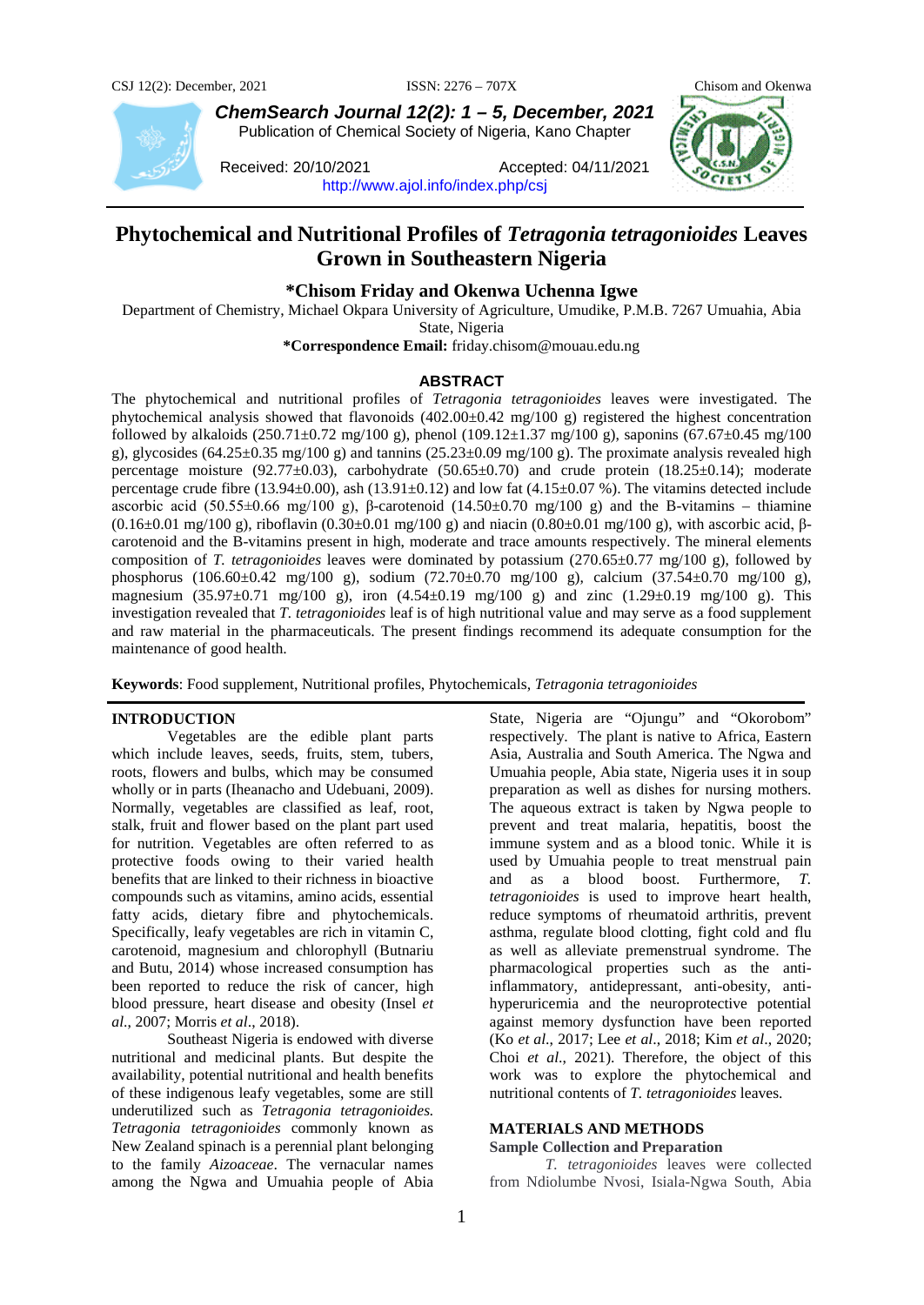#### CSJ 12(2): December, 2021 ISSN: 2276 – 707X Chisom and Okenwa

**RESULTS AND DISCUSSIONS**

State, Nigeria. The plant material was identified and authenticated in the Plant Taxonomy Section, Forestry Department, Michael Okpara University of Agriculture, Umudike, Abia State, Nigeria. The leaves of *T. tetragonioides* were washed under tap water and rinsed with distilled water, air-dried under shades. Thereafter, the dried plant leaves were powdered using electric blender and then stored at room temperature for analysis.

## **Determination of Plant Chemicals Photochemical Analysis**

Alkaloids, saponins and glycosides were determined by the method of Harbone (1973) while tannin, flavonoids and phenols were determined according to the method of AOAC (2006).

### **Proximate Analysis**

The moisture, crude fat, crude protein, ash, fibre and total carbohydrate was determined according to AOAC (2006).

#### **Vitamin Contents**

Ascorbic acid was determined using the method of the Association of Vitamin Chemists described by Kirk and Sawyer (1998). The Bcomplex vitamins (thiamine, riboflavin, and niacin) were determined according to the method described by Okwu (2004) while carotenoid was determined according to the method described by John (2014).

#### **Mineral Contents**

The macro and micro elements comprising potassium, sodium, magnesium, calcium and iron were determined using the method of AOAC (2006), while phosphorus and zinc were determined using the method of AOAC (2010).

#### **Statistical Analysis**

The results obtained were expressed as means ± SD (Standard Deviation) of three replicates and were statistically analyzed using one way analysis of variance (ANOVA). Means were separated by Duncan multiple tests using statistical analysis software.

The phytochemical composition of *T. tetragonioides* leaves are shown in Table 1. Table 2 gives the proximate composition while the vitamin and mineral elements composition of *T. tetragonioides* leaves are shown in Tables 3 and 4 respectively.

Phytochemical composition of *T. tetragonioides* leaves (Table 1) indicated that their concentration was in the order; flavonoids > alkaloids > phenols > saponins > glycosides >  $\tanh$  benefits of these tannins. The health benefits of these phytochemicals for man and animals have been well highlighted (Sha'a *et al*., 2019). For instance, flavonoids possess antioxidant, anti-inflammatory and anti-allergic properties (Sha'a *et al*., 2019; Okwunodulu *et al*., 2020). It had been demonstrated that food rich in flavonoids reduces the risk of heart diseases and lowers blood pressure in hypertensive patients (Friday *et al*., 2018). Considering that *T. tetragonioides* is rich in flavonoids  $(402.00\pm0.42 \text{ mg}/100 \text{ g})$ , it may be expected to help in the prevention of diseases caused by free radicals. Alkaloids are reported to possess antibacterial, anti-malarial, analgesic, anticancer, antihyperglycemic, vasodilatory and antiasthmatic activities (Sha'a *et al*., 2019). The high amount of alkaloid  $(250.71 \pm 0.72 \text{ mg}/100 \text{ g})$ present in *T. tetragonioides* may play a contributory role in its use to relieve asthma, malaria, hepatitis and menstrual pain.

Phenolic compounds protect the body from diseases emanating from free radicals through their antioxidant mechanism. They also act as antiinflammatory and antimicrobial agents (Igwe and Okwu, 2013a). Saponins exhibit anticarcinogenic activity, protect against heart diseases through their anti hypocholesterolemic property as well as have beneficial effects in bone health and stimulation of the immune system (Gemede and Ratta, 2014; Okwunodulu *et al*., 2020). Tannins are used to relieve sore throat and diarrhoea as well as have a protecting effect on the kidney. All these phytochemicals were reasonably quantified in *T. tetragonioides*, and thus may impart those biological benefits.

| Twore It I Hypochemical composition of It few agents are rest to |                                |
|------------------------------------------------------------------|--------------------------------|
| <b>Phytochemical</b>                                             | Composition mg/100 g           |
| <b>Flavonoids</b>                                                | $402.00 \pm 0.42^{\text{a}}$   |
| Alkaloids                                                        | $250.71 \pm 0.72^b$            |
| Phenols                                                          | $109.12 \pm 1.37$ <sup>c</sup> |
| Saponins                                                         | $67.67 {\pm} 0.45^\mathrm{d}$  |
| Glycosides                                                       | $64.25 \pm 0.35$ <sup>e</sup>  |
| <b>Tannins</b>                                                   | $25.23 \pm 0.09$ <sup>f</sup>  |

**Table 1: Phytochemical composition of** *T. tetragonioides* **leaves**

Means with different superscript differs significantly at (P<0.05).

The proximate composition of *T. tetragonioides* leaves shown in Table 2 revealed the percentage composition in the order; moisture > carbohydrate > crude protein > crude fibre> ash > dry matter > fat. Moisture is a reflection of the

shelf-life of the plant. Thus the high amount of moisture (92.77±0.03%) implied that *T. tetragonioides* has a short shelf life and could easily be invaded by microorganisms. On the contrary, high moisture content provides for greater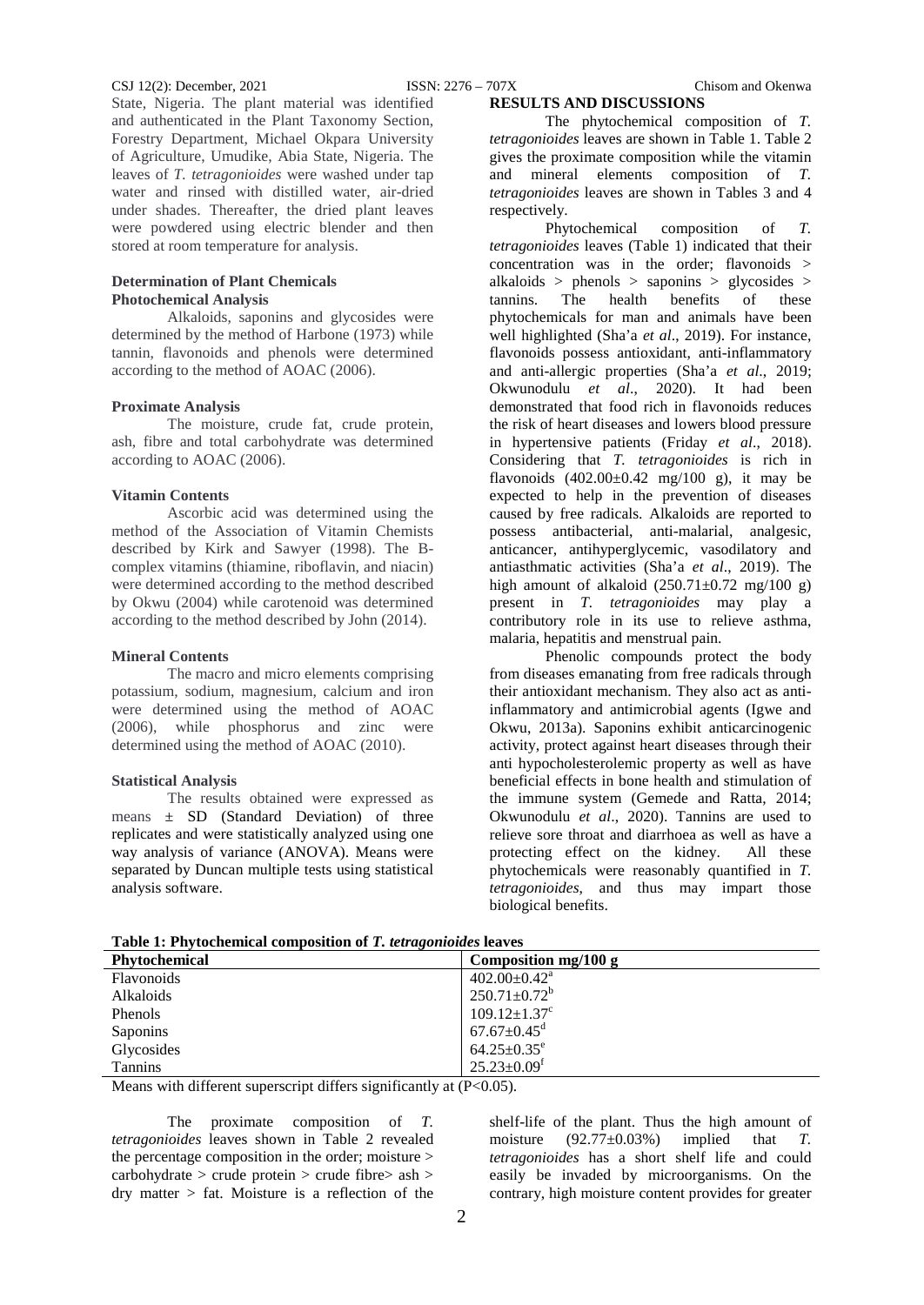activity of water-soluble enzymes and co-enzymes required for metabolite activities (Iheanacho and Udebuani, 2009). Water also serves as a medium for transportation of nutrient (Igwe and Okwu, 2013b). Carbohydrates supply energy to the blood, muscle and brain. The high carbohydrate content  $(50.65\pm0.70)$  %) is an indication that the plant is a good source of carbohydrate and could contribute to the daily calorific requirement. The percentage crude protein  $(18.25\pm0.14)$  %) detected from the leaves of *T. tetragonioides* signified that the plant is a good source of protein. This is according to Ali (2009), who opined that plant foods which provide

more than 12 % of their calorific value from protein are good sources of proteins. Also, proteins play an important role in the regulation of body metabolism, structure and cellular functions (Venu *et al*., 2019); body defense system, production of amino acid and energy (Igwe and Okwu, 2013b). Dietary fibre may help to reduce constipation, diabetes, obesity, colon cancer and the risk of cardiovascular diseases (Venu *et al*., 2019). Green leafy vegetables have been reported as good sources of dietary fibre (Venu *et al*., 2019). Ash is a measure of the total amount of mineral elements present in plant sample.

**Table 2: Proximate composition of** *T. tetragonioides* **leaves**

| $\cdot$<br><b>Proximate</b> | Composition %                 |
|-----------------------------|-------------------------------|
| Moisture                    | $92.77 \pm 0.03^{\text{a}}$   |
| Dry matter                  | $7.30 \pm 0.14^e$             |
| Crude protein               | $18.25 \pm 0.14$ <sup>c</sup> |
| Crude fibre                 | $13.94 \pm 0.00$ <sup>d</sup> |
| Ash                         | $13.91 \pm 0.12$ <sup>d</sup> |
| Fat                         | $4.15 \pm 0.07$ <sup>f</sup>  |
| Carbohydrate                | $50.65 \pm 0.70^b$            |

Means with different superscript differs significantly at (P<0.05) while means with the same superscript at (P>0.05) has no significant difference respectively.

The vitamins composition of *T. tetragonioides* leaves (Table 3) reveals that ascorbic acid and β-carotenoid (provitamin A) were present in high concentrations, while niacin, riboflavin and thiamine were present in low concentrations. Ascorbic acid is an antioxidant and is vital for growth, development, strengthening of the immune system, prevention of scurvy and wound healing (Haskell 2012; Igwe and Okwu, 2013b). β-Carotenoid (a precursor of vitamin A) is an excellent antioxidant and helps in preventing cardiovascular diseases. Vitamin A helps to improve eye health and strengthen the immune system to resist infections (Haskell, 2012). Thiamine (vitamin B1) is a co-enzyme (thiamine

pyrophosphate) in the metabolism of branchedchain amino acids and carbohydrate. The deficiency of thiamine lead to decrease in amino acid and carbohydrate metabolism (Adebayo 2019). Riboflavin exhibits antioxidant and neuroprotective effects against neurological disorders like Parkinson disease, migraine and sclerosis (Venu *et al*., 2019). Niacin is a co-enzyme which improve digestion and as a natural remedy for arthritis and blood pressure (Friday 2021). The detection of ascorbic acid, β-carotenoid, thiamine, riboflavin and niacin in the leaves of *T. tetragonioides* suggests that the plant can be a good source of vitamins.

**Table 3: Vitamin composition of** *T. tetragonioides* **leaves**

| Table of Thanking Composition of 1, <i>for a</i> gonomes feaves |                              |
|-----------------------------------------------------------------|------------------------------|
| <b>Vitamin</b>                                                  | Composition mg/100 g         |
| Ascorbic acid                                                   | $50.55 \pm 0.66^a$           |
| Thiamine                                                        | $0.16 \pm 0.01$ <sup>c</sup> |
| Riboflavin                                                      | $0.32 \pm 0.01$ <sup>c</sup> |
| Niacin                                                          | $0.80 \pm 0.01$ <sup>c</sup> |
| B-Carotenoid                                                    | $14.50 \pm 0.70^b$           |

Means with different superscript differs significantly at  $(P<0.05)$  while means with the same superscript at (P>0.05) has no significant difference respectively.

The ash content (13.91±0.12 %) of *T. tetragonioides* is an indication that the vegetable contains appreciable amounts of mineral elements (Table 4). Thus, determination of the mineral composition gives the order as; potassium > phosphorus > sodium > calcium > magnesium > iron > zinc. Potassium and sodium are required to maintain plasma volume, acid-base balance and normal cell function. Increased sodium

consumption has been associated with increased blood pressure, while increased potassium intake helps in blood pressure reduction and balance as well as reduce the risk of stroke (WHO, 2012). *T. tetragonioides* leaves may be beneficial to hypertensive subjects due to its high amount of potassium  $(270.65 \pm 0.77 \text{ mg}/100 \text{ g})$  in comparison to sodium  $(72.70 \pm 0.70$  mg/100 g). Phosphorus is important for normal cell growth and repair, bone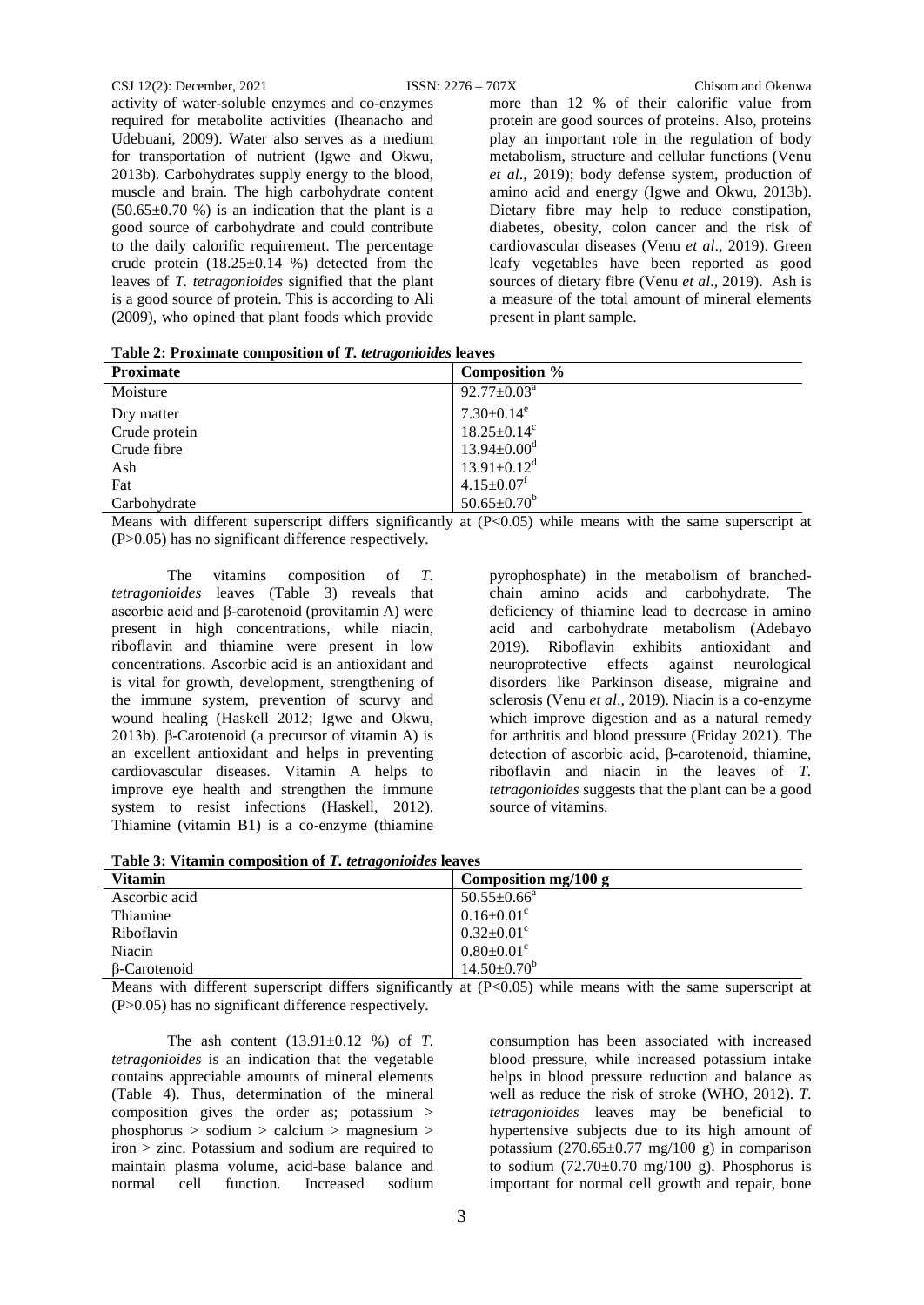growth, kidney function as well as in the maintenance of blood sugar levels and normal heart contraction. Calcium is essential for blood clotting, formation of teeth and bone and as a co-factor in some enzyme catalysis (Achi *et al*., 2017). The use of *T. tetragonioides* in traditional medicine to improve heart health and to regulate blood clotting

may be linked to its richness in potassium, phosphorus and calcium. Adequate magnesium intake decreases the risk of atherosclerosis, hypertension and anxiety. Iron is required in building red blood cells, while zinc is important for wound healing and carbohydrate metabolism. (Igwe and Okwu, 2013a; Okwunodulu *et al*., 2021).

| <b>Table 4:</b> Mineral elements composition of <i>T. tetragonioides</i> leaves |  |  |
|---------------------------------------------------------------------------------|--|--|
|---------------------------------------------------------------------------------|--|--|

| <b>Mineral elements</b>        | Composition mg/100 g           |
|--------------------------------|--------------------------------|
| Sodium                         | $72.70 \pm 0.70^b$             |
| Potassium                      | $270.65 \pm 0.77^{\text{a}}$   |
| Calcium                        | $37.54 \pm 0.70$ <sup>d</sup>  |
| Magnesium                      | $35.97 \pm 0.71$ <sup>e</sup>  |
| Phosphorus                     | $106.60 \pm 0.42$ <sup>c</sup> |
| Iron                           | $4.54 \pm 0.19$ <sup>f</sup>   |
| Zinc                           | $1.29 \pm 0.19$ <sup>g</sup>   |
| .<br>$\cdots$<br>$\cdots$<br>. |                                |

Means with different superscript differs significantly at (P<0.05).

#### **CONCLUSION**

Phytochemical composition of *Tetragonia tetragonioides* leaves revealed its richness in bioactive compounds such as flavonoids, alkaloids, phenol, saponins, glycosides and tannin, while the proximate analysis showed that the vegetable contains high moisture, carbohydrate and crude protein as well as moderate amount of crude fibre and ash. Also, the presence of vitamins such as ascorbic acid, β-carotenoid (provitamin A), thiamine, riboflavin and niacin as well as minerals such as potassium, phosphorus, sodium, calcium, magnesium, iron and zinc. All important substances may add to the nutritional and health benefits of *T. teragonioides* leaves. This finding therefore encourages adequate consumption of *T. tetragonioides* leaves.

#### **ACKNOWLEDGEMENTS**

The authors are grateful to Mr. I. K. Ndukwe for the plant identification and authentication. We are also grateful to Mr. Alwell Chidi Onyekwere for statistical analysis.

## **REFERENCES**

- Achi, N. K., Onyeabo, C., Ekeleme-Egedigwe, C. A., Onyeanula, J. C. (2017): Phytochemical, Proximate Analysis, Vitamin and Mineral Composition of Aqueous Extract of Ficus capensis leaves in South Eastern Nigeria. *Journal of Applied Pharmaceutical Science*. 7(3): 117-122.
- Adebayo, O. A. (2019): Comparative vitamin analysis of some selected Nigerian green leafy vegetables from two different zones. *Acta Scientific Nutritional Health*. 3(11): 15-18.
- Ali, A. (2009): Proximate and mineral composition of the Marchubeh (Asparagus officinalis). *World Diary and Food Science*. 4(2): 142- 149.
- AOAC (2006). International official methods of analysis of the AOAC (W. Horwitiz Edition, 18th edn. Washington D. C., U. S. A: AOAC International.
- AOAC (2010): Minerals: In Official Methods of analysis, Washington, DC: Association of Official Analytical Chemists, 16(3): 99 - 103.
- Butnariu, M. and Butu, A. (2014): Chemical composition of vegetables and their products. *Handbook of Food Chemistry*. 1:49.
- Choi, Y., Kim, Y., Lee, H. Y. and Cho, S. H. (2021): *Tetragonia tetragonioides* relieves depressive-like behavior through the restoration of glial loss in the prefrontal cortex. *Evidence-Based Complementary and Alternative Medicine*. Vol. 2021, Article ID 8888841.
- Friday, C. (2021): Isolation and NMR characterization of a secondary metabolite from the leaves of *Dissotis rotundifolia* and investigation of it's bioprotective potentials. *Master of Science Thesis, Michael Okpara University of Agriculture*, Umudike, Nigeria. pp. 60.
- Friday, C., Akwada, U. and Igwe, O. U. (2018): Phytochemical screening and antimicrobial studies of Afzeliaafricana and Detariummicrocarpum seeds. *Chemistry International*. 4(2): 170-176.
- Gemede, H. F., andRatta, N. (2014): Antinutritional factors in plant foods: Potential health benefits and adverse effects. *Int. J. Nutri. Food Sci.* 3(4): 284- 289.
- Harbone, J. B. (1973). Phytochemical methods, 3<sup>rd</sup> ed. Chapman and Hall Ltd. pp. 135-203.
- Haskell, M. J. (2012): The challenge to reach nutritional adequacy for vitamin A, Bcarotene bioavailability and conversion evidence in humans. *American journal of Clinical Nutrition*. 96: 11935-12035.